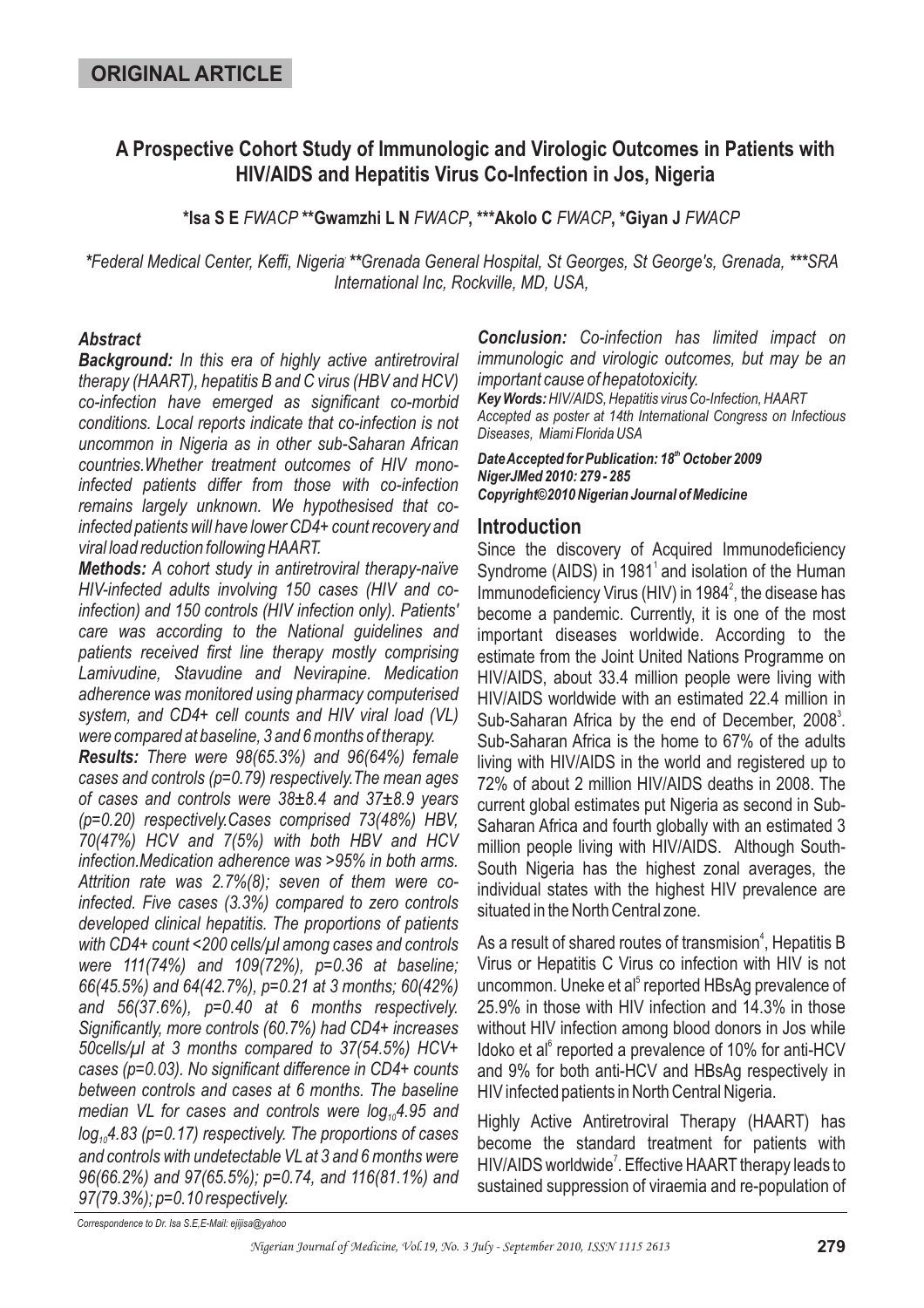CD4+ T-lymphocytes which is associated with decreased risk of opportunistic infections, hospitalization and mortality $^{8+1}$ . However, with the increasing life expectancy of HIV infected persons treated with HAART, the contributions of Hepatitis B and C infection as causes of liver disease in the setting of immune dysregulation in people living with HIV/AIDS is assuming greater importance<sup>12</sup>.

On the other hand, hepatitis virus can induce excessive immune activation which is increasingly being recognized as an important pathogenic factor for HIV disease progression. Although HBV has a marked hepatic tropism, it has been shown that this virus is also able to infect T-lymphocytes<sup>13,14</sup>, suggesting that HIV and HBV may encounter each other at the cellular level in coinfected patients. The HBV genome encodes a 17-kDa protein, termed HBxAg, which induces HIV-1 replication<sup>1519</sup>. The HCV protein E2 may directly mediate excessive immune activation as it lowers the threshold for T cell activation<sup>20</sup> following stimulation. HCV infection may also interfere with the proximal points of the immune cascade, such as dendritic cell functions $^{21}$  which is key to the evolution and regulation of immune responses to HIV and HCV. The high incidence of auto-immune phenomena such as cryoglobulinemia and vasculitis occurring in hepatitis C also suggests immune dysregulation brought about by excessive immune activation.

An immune system already over-activated by HIV may not be able to keep up with this additional drainage of its reserves.

While it has been observed that the recovery of  $\mathsf{CD}_4\texttt{+}$ cells in response to HAART is blunted and progression to AIDS is hastened in those who are co-infected with hepatitis B or C compared with persons who are not<sup>22,23</sup>, other studies failed to show similar findings<sup>24,25</sup>. The Swiss HIV Cohort Study (SHCS) enrolled 3655 HIV-infected subjects commencing HAART (37.2% of whom were also coinfected with HCV) and the relative risk of an AIDS defining illness or death was 1.7 in HCV positive persons compared with HCV negative persons<sup>26</sup>. Importantly, this effect was independent of HIV viral load during HAART, active continuation of intravenous drug abuse (which may be related to poor compliance with therapy), and the number of changes to HAART during follow-up, suggesting that compliance and hepato-toxicity issues did not confound the result of this study.

A preliminary report $27$  on the Nigerian antiretroviral programme indicated that between baseline and six months, the median viral load was reduced by 1.7log $_{10}$ 

copies/ml and the median CD4+ count was increased by 140 cells/µl. The primary objectives of this study were to determine the immunologic and virologic responses to HAART in HIV patients co-infected with HBV and/or HCV compared with controls at 3 and 6 months of therapy.

### **Materials and Methods**

This is a prospective cohort study that was carried out at the HIV out-patient clinic (clinic II) and medical wards of the Jos university teaching hospital (JUTH), North Central Nigeria to determine the immunologic and virologic responses to HAART in patients infected only with HIV (controls) compared with those co-infected HBV and/or HCV (cases). Immunologic response was assessed as increase in median CD4+ and proportion of patients with CD4+ increases =50cells/µl while the virologic response was assessed as log decrease in median viral load and proportion of patients with undetectable viral load from baseline after commencement of HAART.

A sample size of 150 patients with HBsAg and/or HCV anti-body was used for the study following approval by the Research and Ethics Committee of JUTH. All the patients signed an appropriate informed consent form before enlisting in the study.

Patients included in the study satisfied the following inclusion criteria; Positive test for HIV infection by ELISA, Confirmation of HIV status by western blot, Positive HBsAg and/or anti-HCV antibody as cases, and eligible for Anti-retroviral therapy (ART) according to 2005 Nigerian guideline $^{\scriptscriptstyle 28}$ 

The exclusion criteria were; Patients already on Antiretroviral therapy, Patients less than 18 years of age and decompensated liver disease.

One hundred and fifty consecutive cases and same number of controls that satisfied the inclusion criteria were recruited between November 2005 andApril 2006. Each qualified patient had a comprehensive history taken and detailed clinical examination performed. The patients were followed up over a period of six months on tablets of Lamivudine, Stavudine and Nevirapine; this was the commonest first line HAART regimen. Patients were counseled on adherence and drug pick-ups were checked in the pharmacy computerized data-base. Complicating diseases were recorded together with therapeutic interventions. The same information was recorded for the 150 age and sex matched controls of HIV infected patients.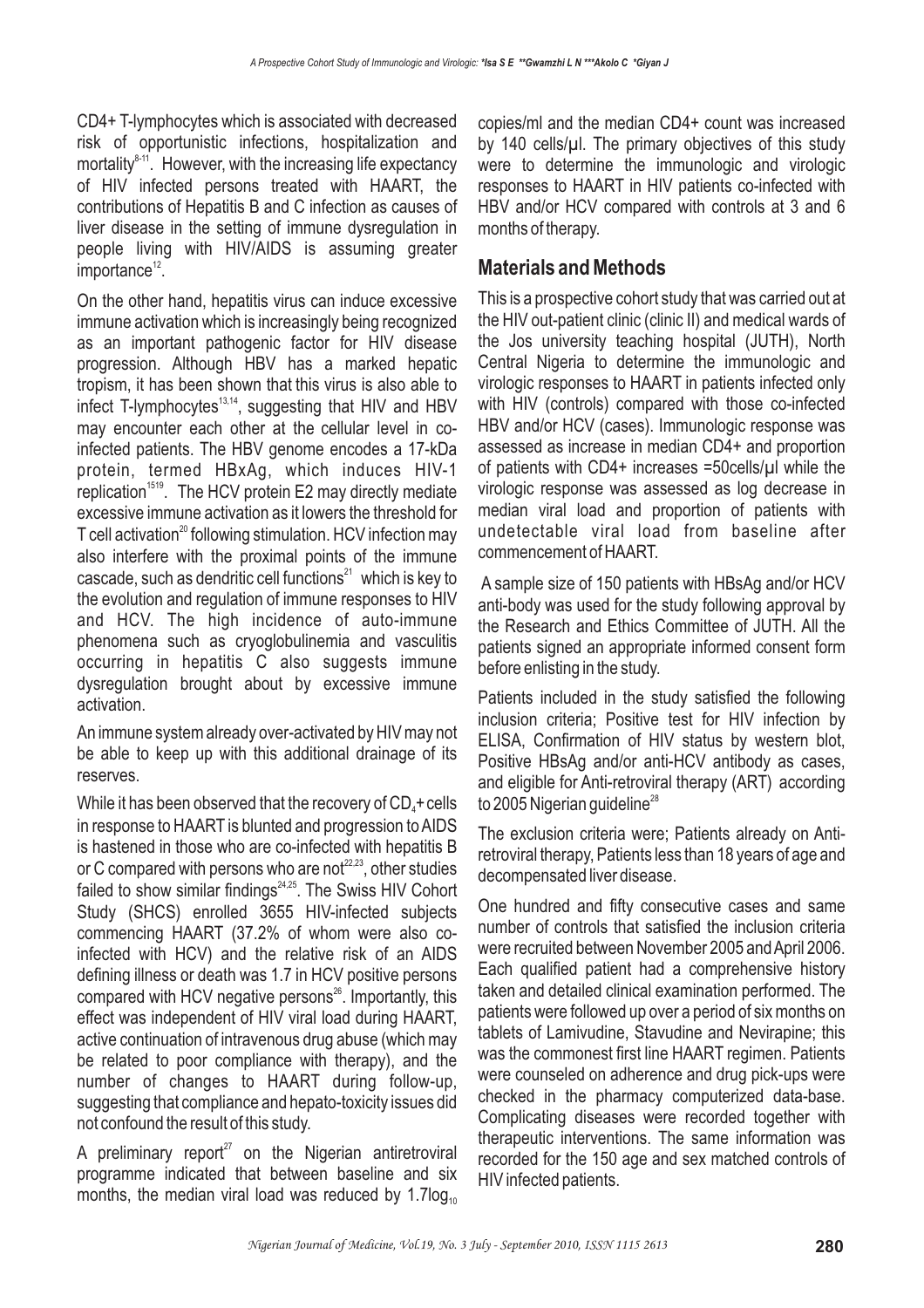Hepatitis B surface antigen, Hepatitis C antibody, CD4+ count, HIV viral load, chemistry and haematology tests were done for all patients in the study and control groups at entry. The investigations were repeated at 3 monthly intervals for analysis. CD4+ lymphocytes were counted using Flow cytometry with CD4+ Easy Count kit-CY-R-1004 while Viral Load was determined using Polymerase Chain Reaction(PCR) technology with Amplicor HIV-1 Monitor® Test, Version 1.5. Lower limit of detection is <400 copies/ml and all viral load results were logtransformed. Other investigations were done when they are indicated.

The Epi-Info Version 3.3 2004 statistical software was used for statistical analysis. Results were presented as tables, bar chart, median for skewed variables and means ± standard deviation. The student t-test was used for comparison of means of paired variables while Chisquare( $X^2$ ) test was used to test proportions of categorical variables. A p value of < 0.05 was considered significant and values < 0.01, as highly significant in all statistical comparisons.

### **Results**

A total of 300 patients were enrolled into the study, but 295(98.3%) and 292(97.3%) patients completed the third month and sixth month of the study period respectively. Seven cases compared to one control did not complete the study. Among the cases, five patients discontinued due to hepatotoxicity (two were concurrently on antituberculosis therapy) and two(28.6%) because of severe muco-cutaneous reactions. One patient was lost to follow-up among the controls.

The age and sex distribution of cases and controls are shown in Figure 1. The mean (±SD) ages of the cases and controls were 38.3±8.4 (22-66) years and 37.3±8.9 (21- 71) years respectively (p=0.20). There were 98(65.3%) females and 52(34.7%) males among the cases while females were 96(64%) and males, 54(36%) among the controls (p=0.79).



**FIGURE 1 AGE AND SEX DISTRIBUTION OF CASES AND CONTROLS**



**Figure 2. CHANGES IN MEDIAN CD4+ BETWEEN CASES AND CONTROLS**



**Figure 3. THE CHANGES IN MEDIAN VIRAL LOAD IN CASES AND CONTROLS**

All patients in the case and control groups had HIV type 1 after testing for both HIV 1 and HIV 2. The cases had 73(48.0%) patients that were positive for HBsAg, 70(47.0%) for anti-HCV antibody and seven(5.0%) for both HBsAg and anti-HCV.

Among the cases, a total of 381 doses of ARVs were missed out of 26,100 doses estimated to be taken by three months (145 patients  $x$  60 doses/month  $x$  3 = 26,100). This accounted for 1.5% of the total doses, implying 98.5% adherence. The doses missed in the control group by the same period was 351(1.3%) out of a total of 27,000 estimated to be taken, implying adherence of 98.7%. (p=0.70). Similarly, adherence by the sixth month was 98.4% among the cases and 98.5% among the controls (p=0.86).

# **Immunologic Response to HAART**

The changes in median CD4+ count in the cases and controls over the 6 month study period is shown in Figure 2 while the proportion of patients among cases and controls that achieved CD4+ count increase of 50 or more cells/µl from baseline at 3 months and 6 months of HAART is shown in Table 1.

Both cases and controls had median CD4+ count of 127cells/µl at baseline which rose to 208 cells/µl and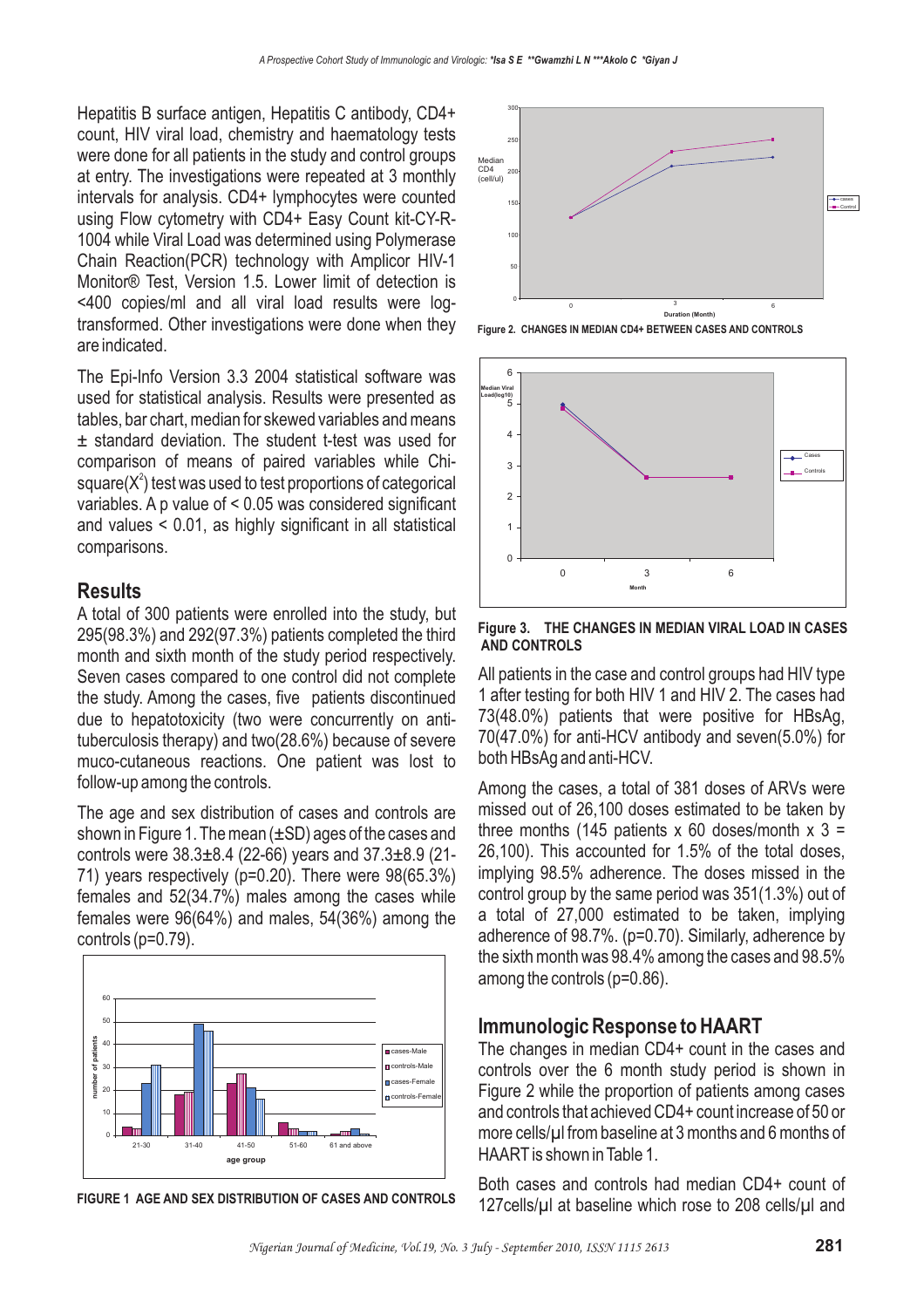231 cells/µl at the third month of HAART respectively. This corresponds to a median increase of CD4+ cells of +81cells/µl for the cases and +104cells/µl for controls (p=0.22). At the sixth month of HAART, median CD4+ count among the cases was 222 cells/µl and 250 cells/µl among the controls. The median increase from baseline to six months was therefore +95cells/µl for cases and +123cells/µl for controls (p=0.26).

The proportion of patients with CD4+ count below the critical value of 200 cell/µl at baseline among the cases was 111(74%) and 109(72.7%) among the controls (p=0.36). The proportion of those with CD4+ counts below 200cells/µl among cases was 66(45.5%) compared with controls 64(42.7%) at 3 months of HAART (p=0.21), and also among cases 60(42.0%) and controls 56(37.6%) at the end of the study period (p=0.40).

However, when immunological response was measured as an increase from baseline of at least 50cells/µl, the proportion of patients with CD4+ count increase = 50cells/µl at the third month of HAART were 88(60.7%) for cases and 99(66%) for controls (p=0.01). At the end of the study period, 95(67.4%) cases and 101(67.8%) controls had increase of =50cells/µl (p=0.74). Furthermore, when the cases that achieved CD4+ increase of =50cells/µl at 3 months of HAART were subanalyzed as those with HBsAg or anti-HCV and compared with controls, HBsAg positive cases were 48(68.6%); p=0.53 while anti-HCV positive patients were 37(54.5%); p=0.03. There was statistically significant difference in CD4+ increase of =50cells/µl between controls and anti-HCV positive, but not HBsAg positive patients. On the other hand, there was no statistically significant difference in CD4+ increase of =50cells/ $\mu$ l at 6 months of HAART between HBsAg positive patients 48(64.7%); p=0.14 and anti-HCV positive patients 44(64.7%); p=0.14 when compared with controls.

The comparison of median CD4+ cells of cases and controls with TB to their counterparts without TB at baseline, at 3 months and at 6 months did not show statistically significant difference in median CD4+ counts.

**Table I. Immunologic response in cases and controls at third and sixth month of haart**

| CD4 INCREASE   | 3 MONTHS<br><b>CONTROLS</b><br>CASES<br>N(% ) | N(% )    | CASE     | 6MONTHS<br><b>CONTROLS</b><br>N(% )<br>N(% ) |
|----------------|-----------------------------------------------|----------|----------|----------------------------------------------|
| <b>PRESENT</b> | 88(60.7)                                      | 99(66)   | 96(67.1) | 101(67.8)                                    |
| <b>ABSENT</b>  | 57(39.3)                                      | 51(34)   | 47(32.9) | 48(32.2)                                     |
| TOTAL          | 145(100)                                      | 150(100) | 143(100) | 149(100)                                     |
|                |                                               |          |          |                                              |

**X<sup>2</sup>** = 6.05 **DF**= 1 **P**=0.01 **X2**=0.11 **DF**=1 **P**=0.74

#### **Virologic Response**

The median viral load for the cases and controls are shown in Table II while the proportion of patients with undetectable viral load at 3 months and 6 months of HAART is shown in Table III. The trends in viral load from the beginning to the end of the study is shown in figure 3.

At baseline, the median viral load in for cases and controls were log $_{10}$  4.95, log $_{10}$ (IQR 4.01-6.45) and log $_{10}$ 4.83, log $_{\rm 10}$ (IQR 3.87-6.37) respectively (p=0.17). By the third month of HAART, the median viral load had become less than  $log_{10}2.60$  (undetectable),  $log_{10}$ (IQR 2.60-6.04) and less than log $_{\rm 10}$ 2.60, log $_{\rm 10}$ (IQR 2.60-6.27) for cases and controls respectively (p=0.86). Similarly, at the end of the study period, median viral load was less than  $log_{10}$  2.60,  $log_{10}(IQR 2.60-5.47)$  and less than  $\log_{10}$ 2.60,  $\log_{10}$ (IQR 2.60-5.14) for cases and controls respectively (p=0.25). In absolute numbers, the median viral load of 90,109 copies/ml for cases and 67,522 copies/ml for controls reduced to less than 400 copies/ml at three and six months of HAART. Hence, a median viral load reduction of at least  $log_{10}$ 2.35 was recorded for the cases and  $log_{10}2.23$  for controls at the third and sixth month of HAART. The median viral load was log $_{\rm 10}$ 5.02 in HBsAg positive patients (p=0.38) and  $log_{10}4.83$  in anti-HCV positive patients (p=0.56) when compared to controls at baseline. The median viral load was log $_{\rm 10}$ 2.60 in HBsAg and anti-HCV positive patients at 3 months when compared with controls (p=0.58), and  $log_{10}$ 2.60 in HBsAg and anti-HCV at 6 months when compared with controls (p=0.48).

There were 96(66.2%) and 97(65.5%) patients with undetectable viral load by the third month of HAART among the cases and controls respectively (p=0.74). The number of patients with undetectable viral load increased to 116(81.1%) and 119(79.3%) among the cases and controls respectively at the sixth month of HAART (p=0.10).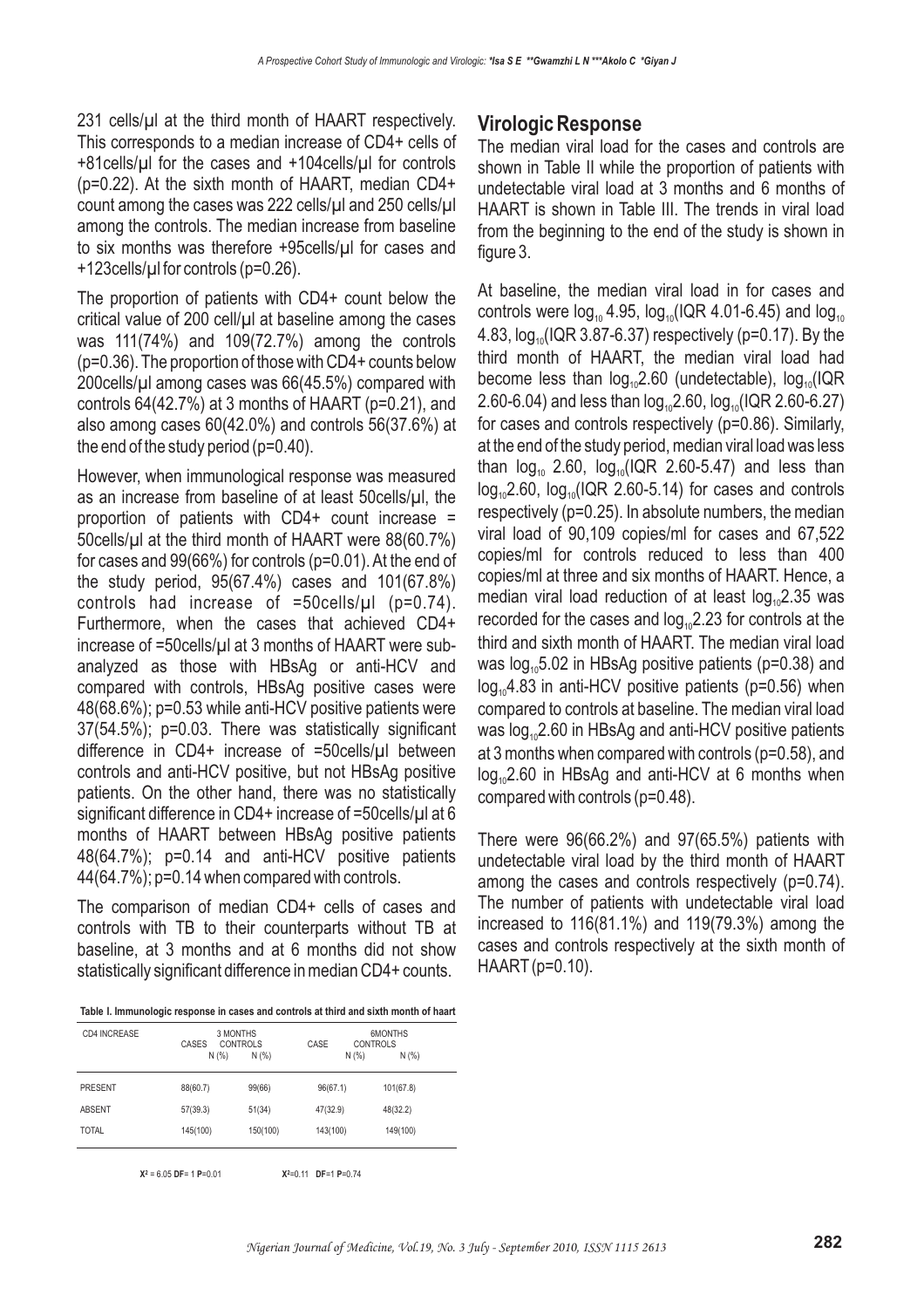| <b>DURATION</b><br>(months)                   | $\theta$      |           | $\mathsf 3$ |           | $6\phantom{a}$ |           |  |
|-----------------------------------------------|---------------|-----------|-------------|-----------|----------------|-----------|--|
| <b>STUDY GROUP</b>                            | Cases         | controls  | Cases       | controls  | Cases          | controls  |  |
| <b>MEDIAN VIRAL LOAD</b><br>Log <sub>10</sub> | 4.95          | 4.83      | < 2.60      | < 2.60    | < 2.60         | 2.60      |  |
| RANGE<br>Log <sub>10</sub>                    | $4.01 - 6.45$ | 3.87-6.37 | 2.60-6.04   | 2.60-6.27 | 2.60-5.47      | 2.60-5.14 |  |
| p-value                                       | $=0.17$       |           | $=0.86$     |           | $=0.25$        |           |  |

**Table III. Proportion of patients with undetectable viral load at third and sixth month of haart**

| <b>VIRAL LOAD</b><br><b>GROUP</b> |                       | <b>3 MONTHS</b>          | <b>6 MONTHS</b>       |                          |  |
|-----------------------------------|-----------------------|--------------------------|-----------------------|--------------------------|--|
|                                   | <b>CASES</b><br>N (%) | <b>CONTROLS</b><br>N(% ) | <b>CASES</b><br>N (%) | <b>CONTROLS</b><br>N (%) |  |
| <b>UNDETECTABLE</b>               | 96(66.2)              | 97(64.7)                 | 116(81.1)             | 119(79.3)                |  |
| <b>DETECTABLE</b>                 | 49(33.8)              | 53(35.3)                 | 27 (18.9)             | 30(20.7)                 |  |
| <b>TOTAL</b>                      | 145(100)              | 150(100)                 | 143(100)              | 149(100)                 |  |

**X <sup>2</sup>** = 0.11 **DF**= 1 **P**=0.74 **X**

**<sup>2</sup>**= 2.67 **DF**=1 **P**=0.10

# **Discussion**

The immunologic and virologic responses in this study demonstrate that effective antiretroviral therapy can have profound improvements in outcomes for those with HIV co-infection with HBV or HCV similar to those with HIV mono-infection.

### **Immunologic Response**

In this study, immunologic response was significantly lower among the cases 88(60.7%) when compared with controls 99(66%) at the third month of HAART. When cases were separated into HBsAg and anti-HCV positive patients, the statistical difference was found only in the anti-HCV positive cases as just 54.5% of them achieved CD4+ increase of =50cells/µl from baseline at 3 months compared to 66% of controls. Greub et al<sup>26</sup> defined an immunologic response to treatment as an increase in the CD4+ cell count of at least 50 cells/µl from baseline and found that HCV co-infection was associated with a smaller CD4+ cell recovery in the Swiss Cohort Study. Zala et al<sup>29</sup> also reported that while 86% of HCV negative individuals had a CD4+ cell count increase of =75cells/ul at 48 weeks, only 64% of HCV positive individuals achieved this. Similarly, Klein et al<sup>30</sup> reported that co-infected individuals had a significantly reduced probability of achieving a CD4+ cell count increase of =50 cells/µl but found no statistically significant difference in mean CD4+ cell count 24 months after initiation of HAART with adjustment for baseline CD4+ cell count, viral load, previous nucleoside drug experience and duration of HIV infection. Law et al $^{24}$  found that the mean increases in CD4+ count of 100 cells/µl were significantly lower among HIV patients co-infected with HBV and HCV at weeks 4 and 8 following commencement of HAART, however by week 48 CD4+ cell increases were similar.

In contrast to the significant association between infection with HCV infection and reduced immunologic response at 3 months in this study, Sulkowski et al<sup>31</sup> in a United States-based study of 1995 patients reported no difference in CD4+ count rise and disease progression in those co-infected with HCV compared to HIV monoinfected patients. The disparity in findings may be related to the fact that 72% of his patients were not receiving HAART, 25% progressed to AIDS and 16% died. Therefore, the high mortality in their study may have prevented the observation of late and subtle changes in CD4+ counts.

The lack of consistency in results in several of the studies may stem from different definitions for what constitutes immunologic response, inconsistencies in the unit of measures and the fact that it can take 24 months of treatment for complete immunologic response to occur $^{33}$ , beyond the time frame of many studies including this study. Also, confounders like intercurrent infection, psychological stress e.t.c responsible for decreases in CD4+ were not assessed. Furthermore, blunted response may mostly occur in those co-infected individuals with lower baseline CD4+ counts as is usually seen in Africa. For example, in Klien's<sup>30</sup> study where no difference in mean CD4+ cell count response was observed, the baseline CD4+ cell count was well above 200 cells/µl among co-infected and HIV mono-infected individuals. Lamivudine which is active against both HIV and HBV may blunt the full effect of HBV as reported in the CAESAR study<sup>34</sup> even though Law et al $^{24}$  reported no differential CD4+ cell response in HIV-HBV co-infected patients with and without lamivudine-containing antiretroviral therapy regimens. Lastly, positive HBsAg and anti-HCV serology do not translate to active infection and may justify similar treatment outcomes between cases and controls.

### **Virologic Response**

The baseline median viral load was higher among the cases ( $log_{10}4.95$ ) compared with controls ( $log_{10}4.83$ ) p=0.17 while the viral load reductions were at least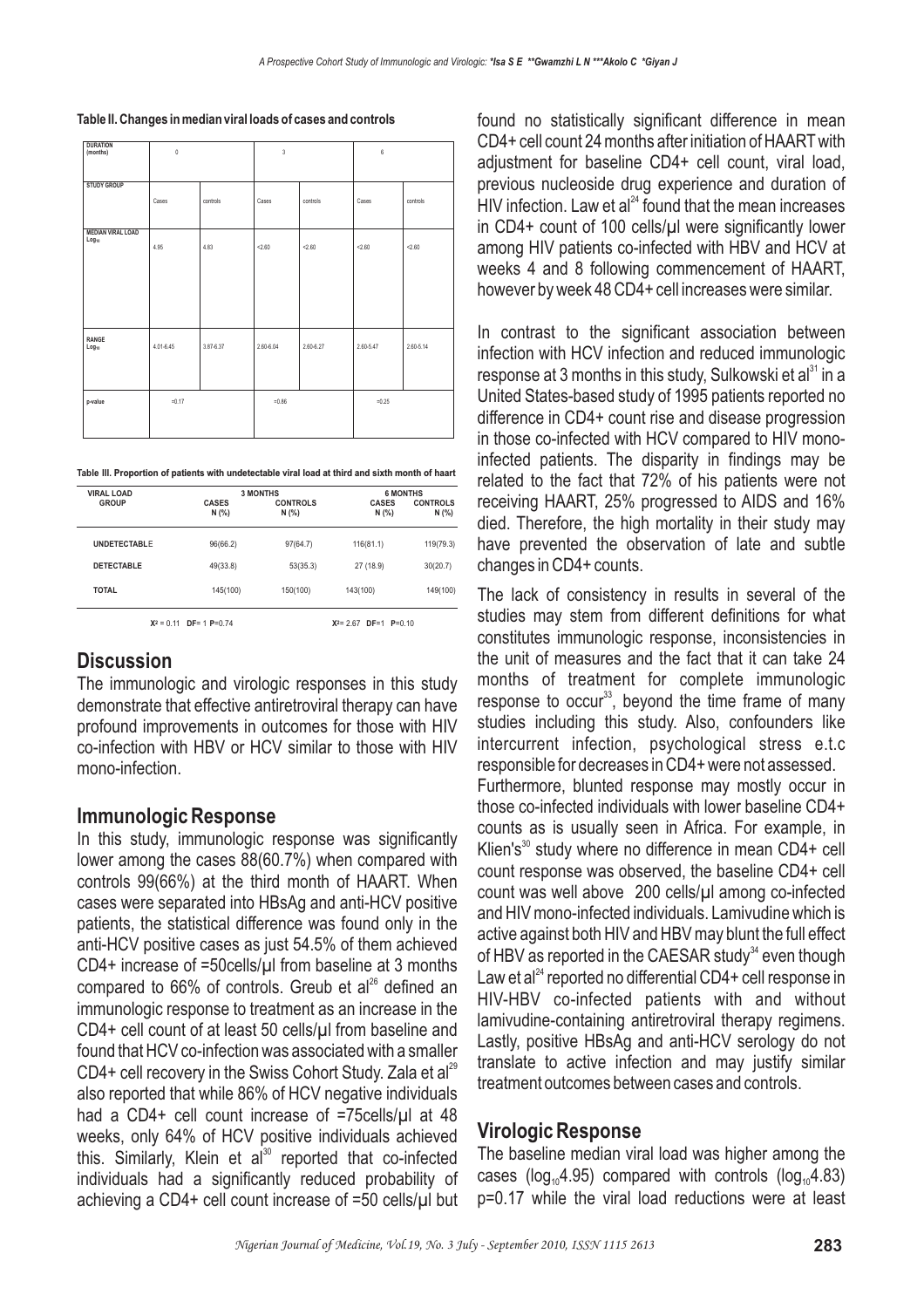$log_{10}$ 2.3 for cases and  $log_{10}$  2.2 for controls at 3 and 6 months of HAART (p=0.86 at 3 months, p=0.25 at 6 months). Similar to this study, some reports from developing and developed countries on the efficacy of various antiretroviral regimens have documented reductions in viral load levels between log $_{\scriptscriptstyle{10}}$ 1.5 to log $_{\scriptscriptstyle{10}}$ 2.0 within 6 months $^{35,36}$ . These findings also agree with those of Grueb et al, $^{26}$  and Law et al $^{24}$  where median viral load reduction was  $log_{10}1.5$  in patients with and without coinfection from week 4 up to 48 following initiation of HAART. 35,36  $^{26}$  and  $1$  au at al<sup>24</sup>

Although statistically non-significant, the higher baseline viral load among the cases (especially HBsAg positive) than controls may be attributed to the ability of HBV protein X to stimulate HIV viral replication as reported in several studies<sup>16,17,37</sup>. In this study also, there was no

**References**

- 1. Gottlieb MS, Schroff R, Schanker HM, et al. Pneumocystis carinii pneumonia and mucosal candidiasis in immunodeficiency. N Engl J Med. 1981; 305: 1425-1431.
- 2. Popovic M, Sarugadhar MMG, Read E, Gallo RC. Continuos production of cytopathic retrovirus (HTLV III) from patients with AIDS and Pre-AIDS. Science.1984; 224: 497-500.
- 3. UNAIDS. AIDS Epidemic Update December, 2008. Geneva, Switzerland: 2009.
- 4. Asmuth DM, Busch MP, Laycock ME, et al. Viral Activation Transfusion Study (VATS) Group. Hepatitis B and C Viral Load changes following initiation of Highly Active Antiretroviral Therapy in patients with advanced HIV infection. Antiviral res. 2004; 2: 123-131.
- 5. Uneke CJ, Ogbu O, Inyama PU, Anyanwu GI, Njoku MO, Idoko JH. Prevalence of hepatitis B surface antigen among blood donors and HIV-infected patients in Jos, Nigeria. *Mem inst* . 2005; 100: 13-15. *oswaldo cruz, Rio de Janeiro*
- 6. Idoko J, Njoku M, Idoko H et al. Co-infection of HIV with HBV and HCV in North central Nigeria. XIII ICASA; 2003,Nairobi, Kenya.Abstract 590603.
- 7. Navarro RMC, Mendes-Correa MCJ, Cavalheiro NP, Barone AA. Clinical laboratory assessment of hepatitis C and HIV coinfected patients according to the antiretroviral therapy received. 2005; 47: 13-17 *Rev. Inst. Med. trop. S. Paulo.*
- 8. Porco TC, Martin JN, Page-Shafer KA, et al. Decline in HIV infectivity following the introduction of HAART. AIDS. 2004; 18: 81-88.
- 9. Autran B, Carcelain G, Li TS, et al. Positive effects of combined Antiretroviral Therapy on CD4 T cell homeostasis and function in advanced disease. *SCIENCE.* 1997; 277: 112-116.
- 10. Roger D, Alvaro M, Glen M, et al. Effectiveness of potent Antiretroviral Therapy on time to AIDS and DEATH in men with known HIV infection. 1998; 280: 1497- 1499. *JAMA.*
- 11. Mocroft Amanda, Devereux Helen, Kinloch-de-loes Sabin et al. Immunological, virological and clinical response to highly active antiretroviral therapy treatment regimens in a complete clinical population. AIDS. 2000; 14: 1545-1552.

significant difference between the proportion of patients with undetectable viral load among the cases (66.2%) and controls (64.7%) at 3 months. Similarly, there was no significant difference in proportion of patients with undetectable viral load among cases (81.1%) and controls (79.3%) at the end of the study period.

### **Conclusion**

HIV infection in the presence of positive HBsAg or anti-HCV has limited impact from the point of view of immunologic and virologic outcomes. This may indicate that the commonly available and cheap ARVs will be in use until better and affordable alternatives are available. Regardless, a management plan is advocated to prevent co-infection and ameliorate other challenges it presents in HIV/AIDS patients.

- 12. Herrero Martinez E. HBV and HCV co-infection in patients with HIV. *Rev Med Virol.* 2001; 11: 253-270.
- 13. Marta Gomez- Gonzalo, Marta carretero, Joaquin Rullas, *et* . The hepatitis B virus X protein induces HIV-1 replication *al* and transcription synergy with T-cell activation signals. *J. Biol.* . 2001; 276: 35435-35443. *Chem*
- 14. Zeldis J. B, Mugishima H, Steinberg, H. N, Nir E, Gale R. P. Invitro hepatitis B virus infection of human bone marrow cells. 78: 411-417. *J. Clin. Invest.1986;*
- 15. Haviv I, Shamay M, Doitsh G, Shaul, Y. Hepatitis B virus PX targets TFIIB in transcription coactivation. *Mol. Cell.* 18: 1562-1569. *Biol.1998;*
- 16. Dorjsuren D, Lin Y, Wei W, et al. RMP, a novel RNA polymerase II subunit 5- interacting protein, counteracts transactivation by hepatitis B virus X protein. *Mol. Cell.* 18: 7546-7555. *Biol.1998;*
- 17. Haviv I, Matza Y, Shaul Y. PX, the hepatitis B virus-encoded co-activator, suppresses the phenotypes of TBP and TAF II 250 mutants. *Genes Dev.1998;* 12: 1217-1226.
- 18. Klein N. P, Schneider R. J.Activation of SRC family kinases by hepatitis B virus HBX protein and coupled signaling to Ras. *Mol. Cell. Biol.*1997; 17: 6427-6436.
- 19. Su F, Schneider R. J. Hepatitis B virus HBX protein activates transcription factor NF-kappa B by acting on multiple cytoplasmic inhibitors of rel-related proteins. J. Virol. 1996: 70 : 4558-4566.
- 20. Wack A., Soldaini E., Tseng C., Nuti S., Klimpel G. and Abrignani S. Binding of the hepatitis C virus envelope protein E2 to CD81 provides a co-stimulatory signal for human T cells. Eur. J. Immunol., 2001; 31: 166175.
- 21. Sarobe P, Lasarte J. J, Zabaleta A, et al. Hepatitis C virus structural proteins impair dendritic cell maturation and inhibit *invivo* induction of cellular immune responses. J. Virol. 2003; 77: 1086210871.
- 22. Ockenga J, Tillmann HL, Trautwein C, Stoll M, Manns MP, Schmidt RE. Hepatitis B and C in HIV-infected patients. Prevalence and prognostic value. J Hepatol 1997; 27: 18-24.